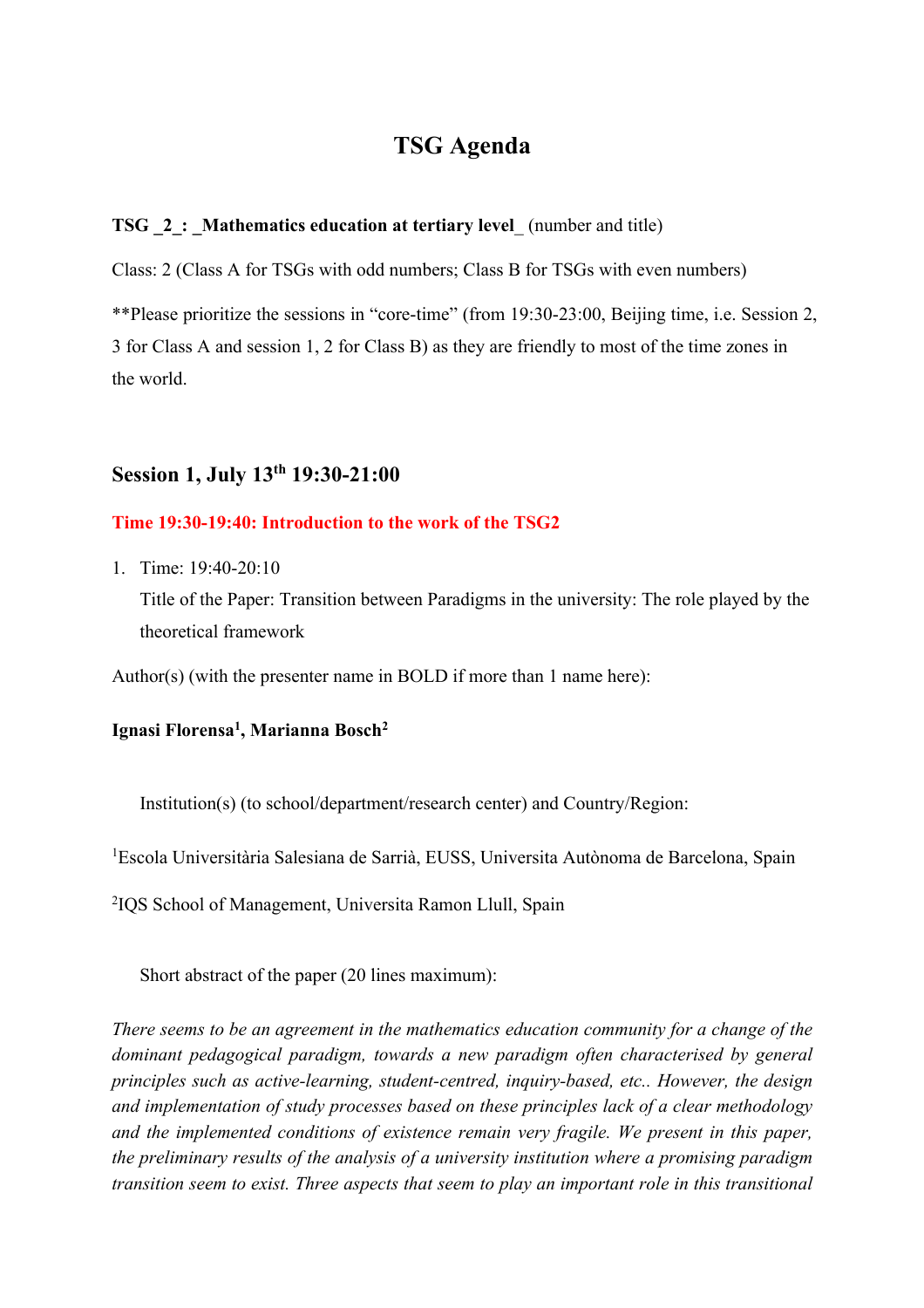*process are considered. First, the existence of a shared theoretical framework (ATD) that includes the epistemological questioning in its foundational principles. Second, a shared methodology including explicit tools to model, question and describe knowledge in inquirybased processes as dynamic and collective activities. Finally, a close collaboration between educational researchers and teachers, preventing researchers to conduct isolated experiences and helping teachers to connect innovation to research*

2. Time: 20:10-20:25

Title of the Paper: The quality of mathematics teacher education at tertiary level in Uganda: is it relevant for 21rst Century Mathematics Teachers?

Author(s) (with the presenter name in BOLD if more than 1 name here)

## **Marjorie Sarah Kabuye Batiibwe**

Institution(s) (to school/department/research center) and Country/Region

Makerere University, Uganda

Short abstract of the paper (20 lines maximum):

*Given that one poorly trained mathematics teacher affects mathematics achievement of more than 1000 learners during their practice, this study established the qualifications of mathematics teacher educators, the mathematics teaching methods courses they teach and how they teach pre-service mathematics teachers to teach secondary school level learners. The target population was mathematics teacher educators in each of the 14 government teacher education tertiary institutions in Uganda. Data were collected through document analysis, questionnaires, interviews and focus group discussions and analysed using descriptive statistics, categorisation and narratives. Findings indicated that three of the 14 government teacher education tertiary institutions in Uganda had qualified mathematics teacher educators and the mathematics teaching methods course units were taught to preservice mathematics teachers in the absence of the actual secondary school mathematics content. Teaching was mainly through the traditional approaches. These coupled together make the quality of mathematics education at tertiary level in Uganda questionable.* 

### 3. Time: 20:25-20:40

Title of the Paper: From student scribbles to institutional script: Towards a commognitive research and reform programme for university mathematics education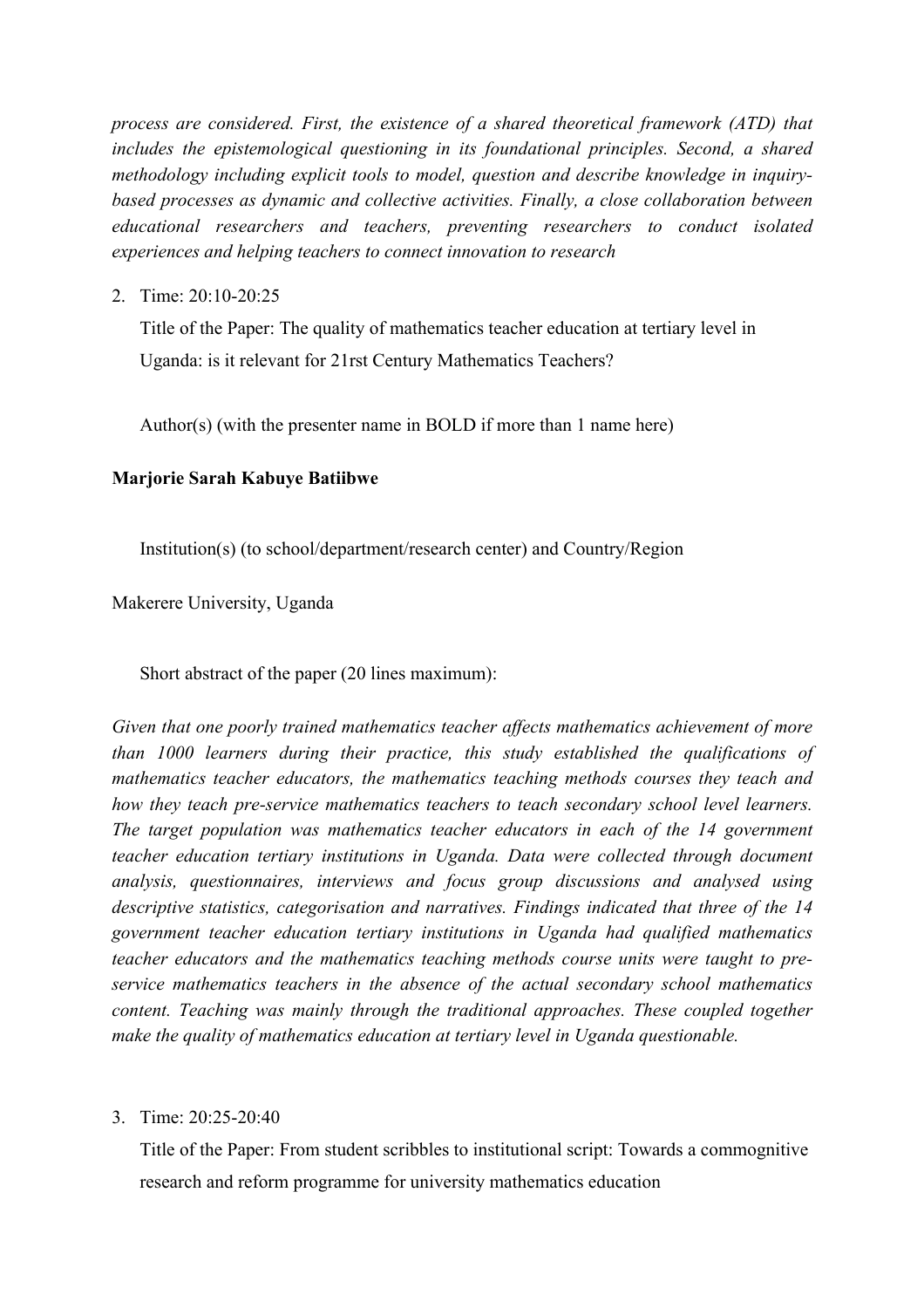Author(s) (with the presenter name in BOLD if more than 1 name here)

Elena Nardi<sup>1</sup>, Irene Biza<sup>1</sup>, Bruna Moustapha-Corrêa<sup>2</sup>, Evi Papadaki<sup>1</sup>, Athina Thoma<sup>1</sup>

Institution(s) (to school/department/research center) and Country/Region

<sup>1</sup>University of East Anglia, UK

2 Universidade Federal do Estado do Rio de Janeiro, Brazil

Short abstract of the paper (20 lines maximum):

*Commognitive studies offer a nuanced lens on datasets that evidence micro-level accounts of mathematical experience – and are now starting to explore the theory's capacity to support the design, tracing and dissecting of discursive shifts in medium/long term interventions. Here, we focus on two university mathematics education (UME) examples of such interventions. The Norway-based study engaged biology students with biology-themed Mathematical Modelling activities to challenge deficit narratives about the role of mathematics in their discipline and about their mathematical competence and confidence. The Brazil-based study engaged teachers with activities which feature mathematical practices from the past and in today's mathematics classrooms to trigger changes in teachers' narratives about how mathematics comes to be and how its emergence can be negotiated in the mathematics classroom. We show how the discursive shifts orchestrated by these interventions generate new narratives about mathematics and its pedagogy, deritualised participation in mathematical routines and, ultimately, meta-level learning.*

4. Time: 20:40-20:50

Title of the Paper: From a "strict and scary" class to the "active and favorite" subject: A long-lasting change in the teaching of mathematics at a first year military school in Chile

Author(s) (with the presenter name in BOLD if more than 1 name here)

Antonio Salinas Layana<sup>1</sup>, Sergio Celis<sup>2</sup>, Farzaneh Saadati<sup>2</sup>

Institution(s) (to school/department/research center) and Country/Region

1 Universidad de Chile, Chile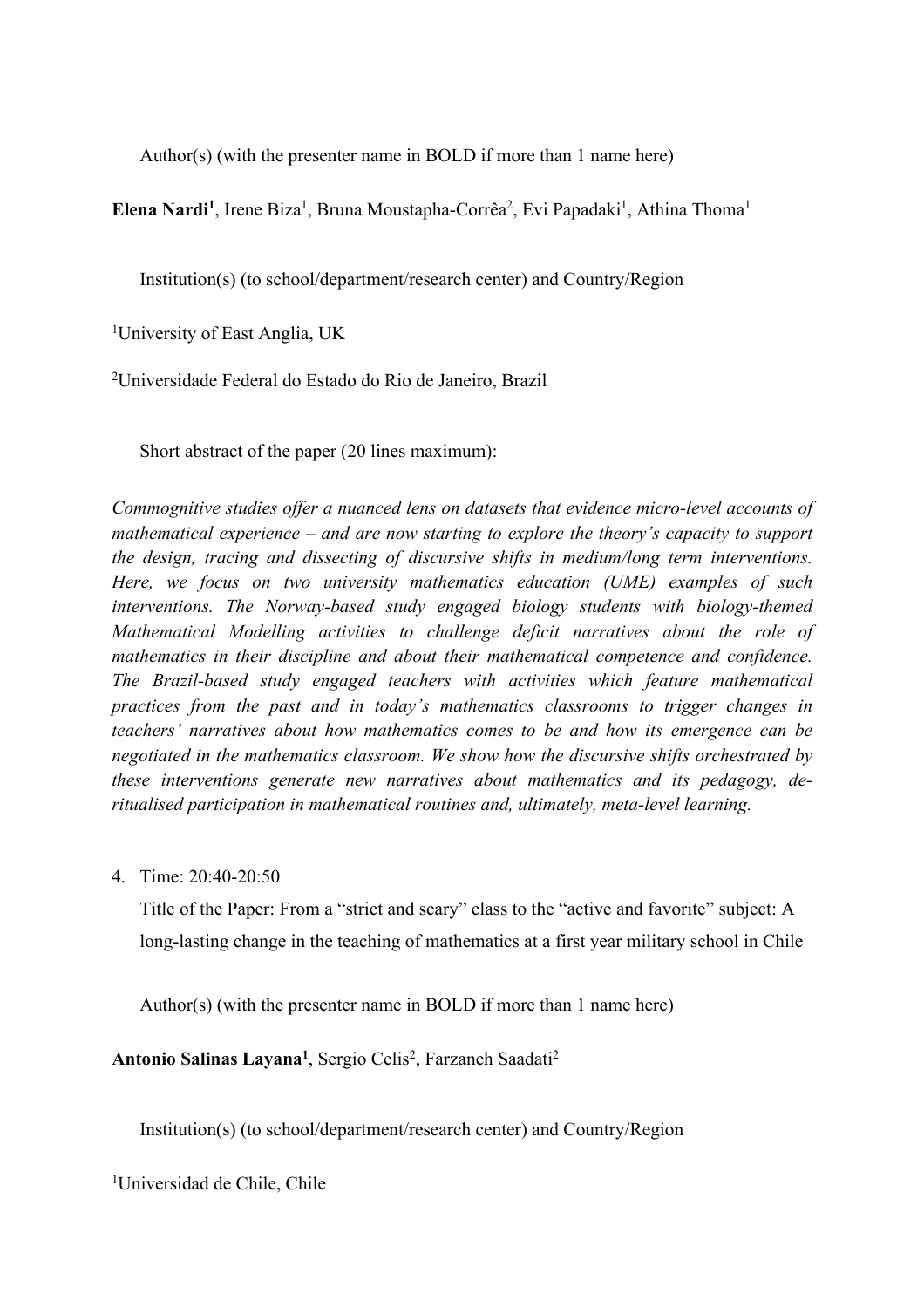<sup>2</sup>Centro de Investigación Avanzada en Educación (CIAE), Chile

Short abstract of the paper (20 lines maximum):

*The transition of students between the various educational subsystems is a complex process, which occurs through their passage through different contexts. This article analyzes the history of change in the way of doing math classes, in a military school in Chile whose purpose is to favor the transition of students between secondary education and professional tertiary education, in careers where mathematics are highly relevant. The analyzed change is characterized by moving from a traditional education model to one centered on the student. Our analysis used the idea of Morphogenesis developed by Margaret Archer. The data consists of interviews with all mathematics teacher and students, with special emphasis on the history of two mathematics professors who have been in the military school for 20 and 22 years. The results indicate the relevance of the teachers' agency over time, as a means to achieve significant changes that favor the transition of students. The institutional enabling factors that allowed the change are also highlighted.*

5. Time: 20:50-21:00

Title of the Paper: Flipping a General Education mathematics course

Author(s) (with the presenter name in BOLD if more than 1 name here)

**Fei Xue1** , Robert Nanna2

Institution(s) (to school/department/research center) and Country/Region

<sup>1</sup>University of Hartford, USA

<sup>2</sup>Massachusetts Maritime Academy, USA

Short abstract of the paper (20 lines maximum):

*In this paper, we describe the results of a study involving a flipped general education college mathematics course. Two instructors developed a comprehensive set of teaching materials for flipping M110 Modeling with Elementary Functions, and each taught two sections of the course—one flipped and the other which was taught largely via lecture. Common final exam grades, GPA, and DFW rates of the flipped and non-flipped sections were analyzed. These results, as well as a summary of students' attitudes about the flipped course, are presented here. We also outline the lessons learned from this project.*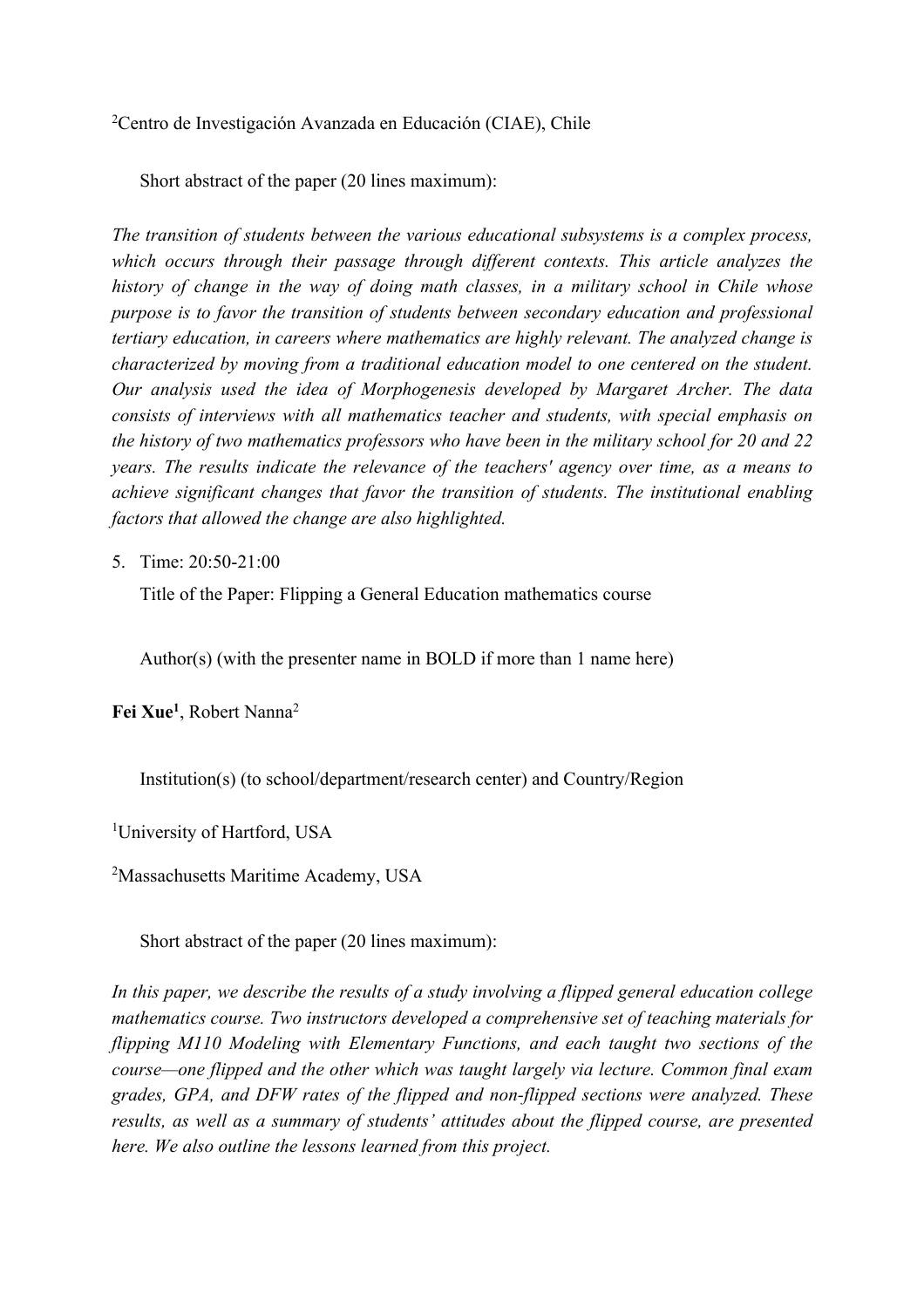## **Session 2, July 14th 19:30-21:00**

#### **Time 19:30-19:40: Introduction to session 2, presentation of posters**

1. Time: 19:40-19:55

Title of the Paper: The Secondary-Tertiary transition: An International perspective on where we are and how to move forward

Author(s) (with the presenter name in BOLD if more than 1 name here)

**Alon Pinto**, Hadas Levi Gamlieli, Boris Koichu

Institution(s) (to school/department/research center) and Country/Region

## Weizmann Institute of Science, Israel

Short abstract of the paper (20 lines maximum):

*The secondary-tertiary transition in mathematics education is a long-standing issue of concern. In this paper we present findings from an international survey on current challenges with respect to student transition, and on ways of moving forward. We examine the perspectives of 310 tertiary mathematics instructors from 30 different countries on different institutional measures for addressing student transition, on the effectiveness of these measures, on who should be leading future efforts to improve the situation, and on what should these efforts focus. Responses to the survey highlight that in spite of social and political differences, there are vast similarities in the way instructors in different countries and institutions experience student transition, and view local and national efforts to address it. On the basis of future projects outlined by the instructors, we discern design principles for future initiatives.*

*2.* Time: 19:55-20:10

Title of the Paper: Conceptualizing Agency and Autonomy in Tertiary Mathematics Author(s) (with the presenter name in BOLD if more than 1 name here)

**Mariana Levin**, John P. Smith III, Shiv S. Karunakaran, Valentin A.B. Küchle, Sarah Castle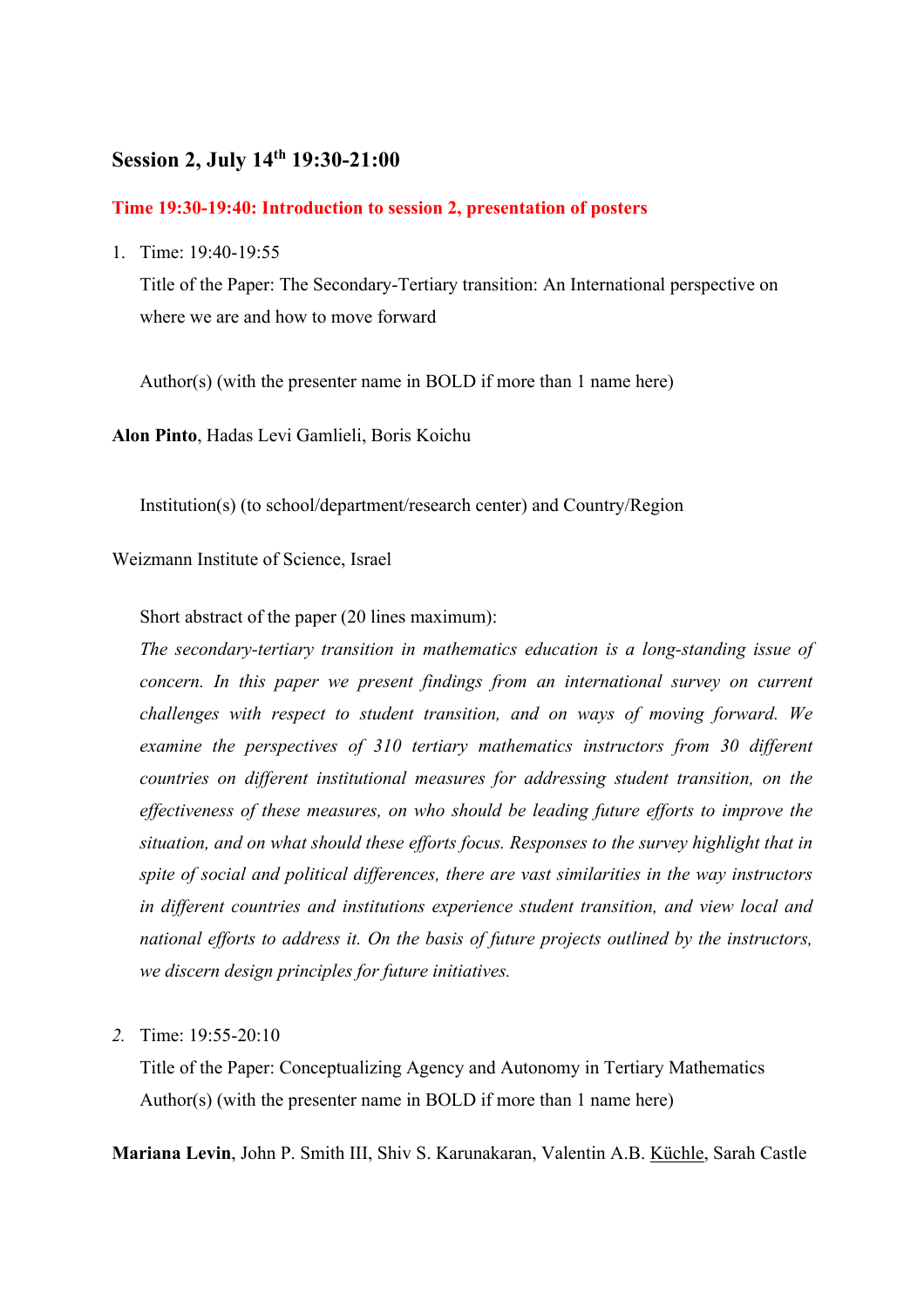Institution(s) (to school/department/research center) and Country/Region

Western Michigan University, Michigan State University, USA

Short abstract of the paper (20 lines maximum):

*This paper describes an ongoing and iterative research effort aimed at conceptualizing the interrelated constructs of mathematical agency and autonomy in the context of mathematics teaching and learning at the tertiary level. We describe the impetus for our focus on agency and autonomy in students' early work in proof and proving at the collegiate level and then illustrate the dialogue between data from student interviews and reflection logs and our emerging definitions of agency and autonomy. We close with our provisional working definitions and a discussion of questions for future investigation.*

3. Time: 20:10-20:20 Title of the Paper: Comparing two self-assessment models in a mathematics course – an exploratory study

Author(s) (with the presenter name in BOLD if more than 1 name here)

**Jokke Häsä**, Johanna Rämö & Juulia Lahdenperä

Institution(s) (to school/department/research center) and Country/Region

University of Helsinki, Finland

Short abstract of the paper (20 lines maximum):

*In this experimental study, we compare two self-assessment models. In one model, the students assess their acquired skills, and in the other, they assess their coursework. We measure differences in approaches to learning, and examine how students experience the two models. The results indicate that the two models support the students differently, but more data are needed to confirm the findings.*

4. Time: 20:20-20:30

Title of the Paper: Instructors, Mentors, and Students: A Cross-comparison of perceptions of student-centered instruction

Author(s) (with the presenter name in BOLD if more than 1 name here)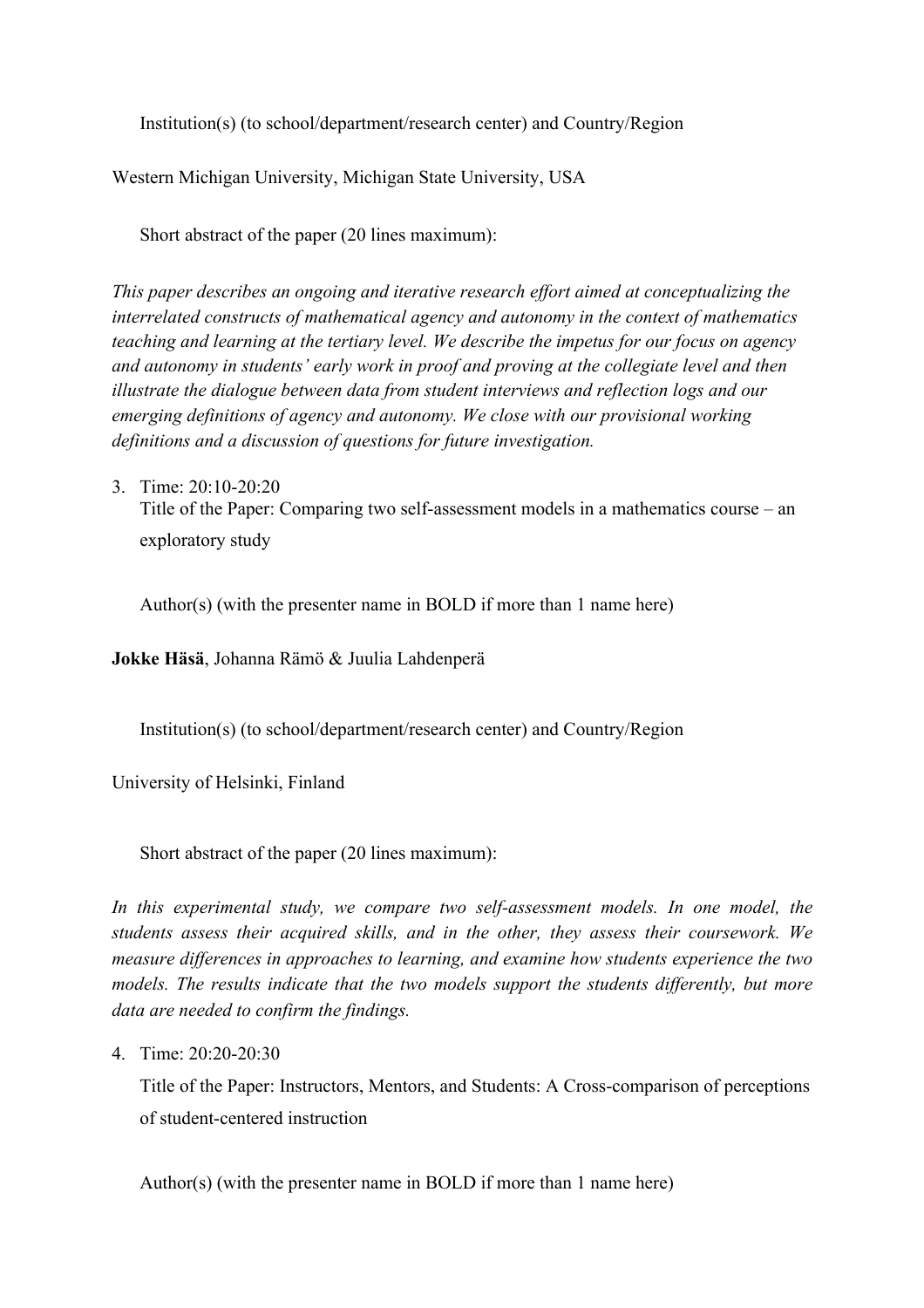Kimberly Cervello Rogers<sup>1</sup>, Sean P. Yee<sup>2</sup>, Jessica Deshler<sup>3</sup>, Robert Petrulis<sup>4</sup>

Institution(s) (to school/department/research center) and Country/Region

1 Bowling Green State University, USA

2 University of South Carolina, USA

3 West Virginia University, USA

4 Evaluation, Policy, and Research in Education Consulting, USA

Short abstract of the paper (20 lines maximum):

*Forty-two novice collegiate mathematics instructors (CMIs) who were being supported in their use of student-centered techniques through a peer-mentoring program provided data about their use of such techniques during their teaching. The students in their courses and their mentors also provided data about their perceptions of the CMIs' implementation of student-centered instructional techniques, specifically around Student Engagement, Teaching Facilitation and Lesson Design factors. Results suggest that novice CMIs tended to overestimate their use of student-centered techniques within each of these factors compared to mentor-provided observation data and student-provided survey responses. Students, however, tended to report fewer instances of student-centered techniques than their instructors but more instances than that recorded by the mentors.*

5. Time: 20:30-20:40

Title of the Paper: Mentoring of mid-career and Early-Career faculty

Author(s) (with the presenter name in BOLD if more than 1 name here)

**James Sandefur**, Michael Raney, Erblin Mehmetaj, David Ebenbach

Institution(s) (to school/department/research center) and Country/Region

Georgetown University, USA

Short abstract of the paper (20 lines maximum):

*In this two-year study, two participants teach an introductory proof class to primarily math majors using a modified flipped approach, with support from a mentor. In particular, the participants teach sections in parallel with the mentor using already-prepared videos, text,*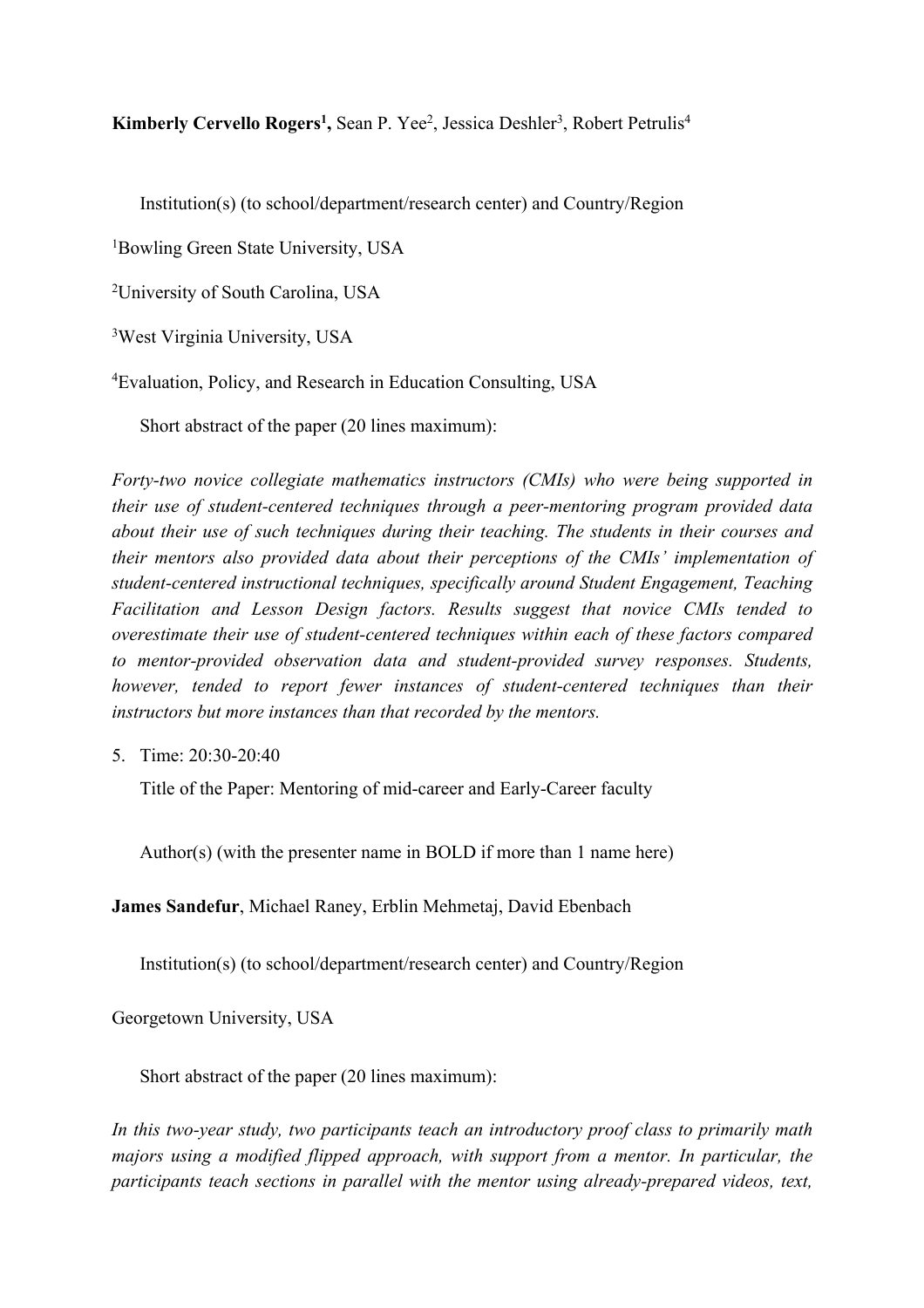*and worksheets which the participants can modify. The mentor and participants visit one another's classes and have an independent faculty member conduct a mid-semester review of the classes. Of concern is how this intense mentoring experience changes the attitudes of teachers towards more student-active learning approaches, how it changes a faculty member's beliefs about how students learn, and how students react to being taught using a modified flipped approach by faculty who are novices at this approach.*

6. Time: 20:40-20:50

Title of the Paper: An approach to Transition of Mathematics of Secondary to Tertiary level Mathematics

Author(s) (with the presenter name in BOLD if more than 1 name here)

## **Gloria Inés Neira Sanabria**

Institution(s) (to school/department/research center) and Country/Region

Universidad Distrital Francisco José de Caldas, Colombia

Short abstract of the paper (20 lines maximum):

*There are multiple tensions between real analysis, school calculus, school geometry, school analytic geometry, abstract algebra, high school algebra, the arithmetic of the real numbers, the arithmetic of the rational, the arithmetic of the integer numbers, the arithmetic of the natural numbers, between the discrete and the continuous (and in the middle, the dense), between the finite and the current infinite (and in the middle, the potential infinite). There are aspects in which the notation of the calculus seems the same as the school algebra, but it is*  not, as seen above, all by the absence of the composition, by the understanding of the *exponent (-1) as reciprocal, not as the inverse of the function, by the use of the apostrophe for the derivative, by the way of understanding the equalities that begin with "y =..." as functions, by the juxtaposition of letters without indicating multiplication in the names of the functions (like "lnx"). We will document that it is a different semiotic record for a different conceptual system. Fundamental problem for practicing teachers and the training of future teachers.*

## 7. Time: 20:50-21:00

Title of the Paper: The relational nature of supports for high priority mathematics students Author(s) (with the presenter name in BOLD if more than 1 name here) **Behailu Mammo1** , Signe E. Kastberg2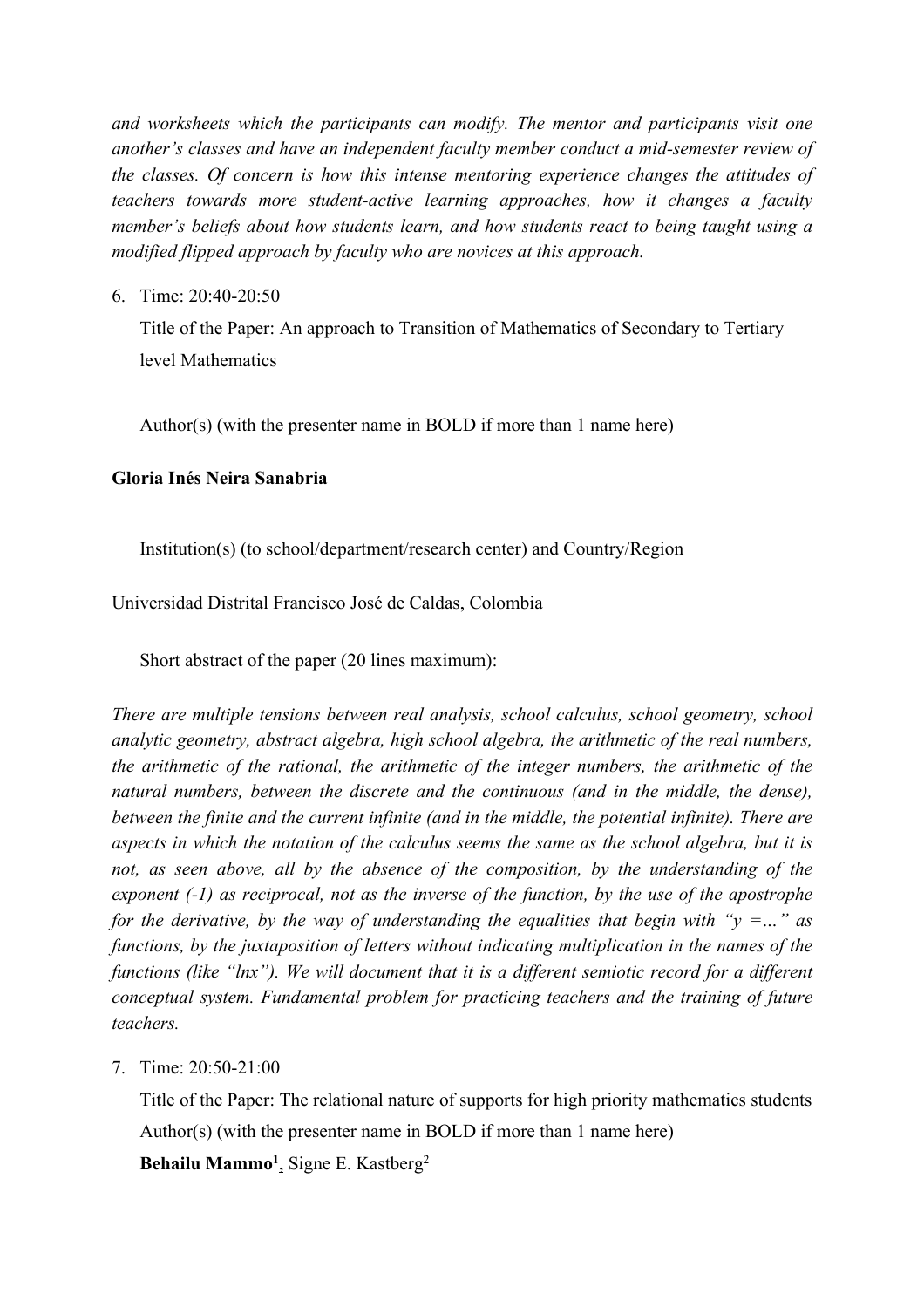Institution(s) (to school/department/research center) and Country/Region

<sup>1</sup>Hofstra University, USA

2 Purdue University, USA

Short abstract of the paper (20 lines maximum):

*Suggested supports for college calculus have included peer tutoring. We explore one mathematics educator's (ME) experience of working with a peer tutor (PT) resulting in insights about relational characteristics of practice. Using a self-study methodology, we inquired into characteristics of one ME's experiences incorporating a PT into a system of supports for calculus students with the goal of supporting students to feel control of their intellectual growth. Study data included reflections on classroom practice from the ME and PT and student evaluation data from the course. The data sources were analyzed through a series of dialogues exploring how the inclusion of the PT impacted the ME's view of his practice. The dialogues resulted in a shift in emphasis away from understanding the PT's impact and toward understanding teaching in calculus as relational. We argue that understanding the ME's practice as relational allowed for a reconsideration of the nature of supports for underperforming students.*

# **Session 3, July 16th, 21:30-23:00**

## **Time 21:30-21:40: Introduction to session 3, presentation of posters**

1. Time: 21:40-21:55

Title of the Paper: Characteristics of collective mathematical activity associated with states of student engagement Author(s) (with the presenter name in BOLD if more than 1 name here)

Derek A. Williams<sup>1</sup>, Jonathan López Torres<sup>2</sup>, Emmanuel Barton Odro<sup>1</sup> Institution(s) (to school/department/research center) and Country/Region

<sup>1</sup>Montana State University, USA

<sup>2</sup>North Carolina State University, USA

Short abstract of the paper (20 lines maximum):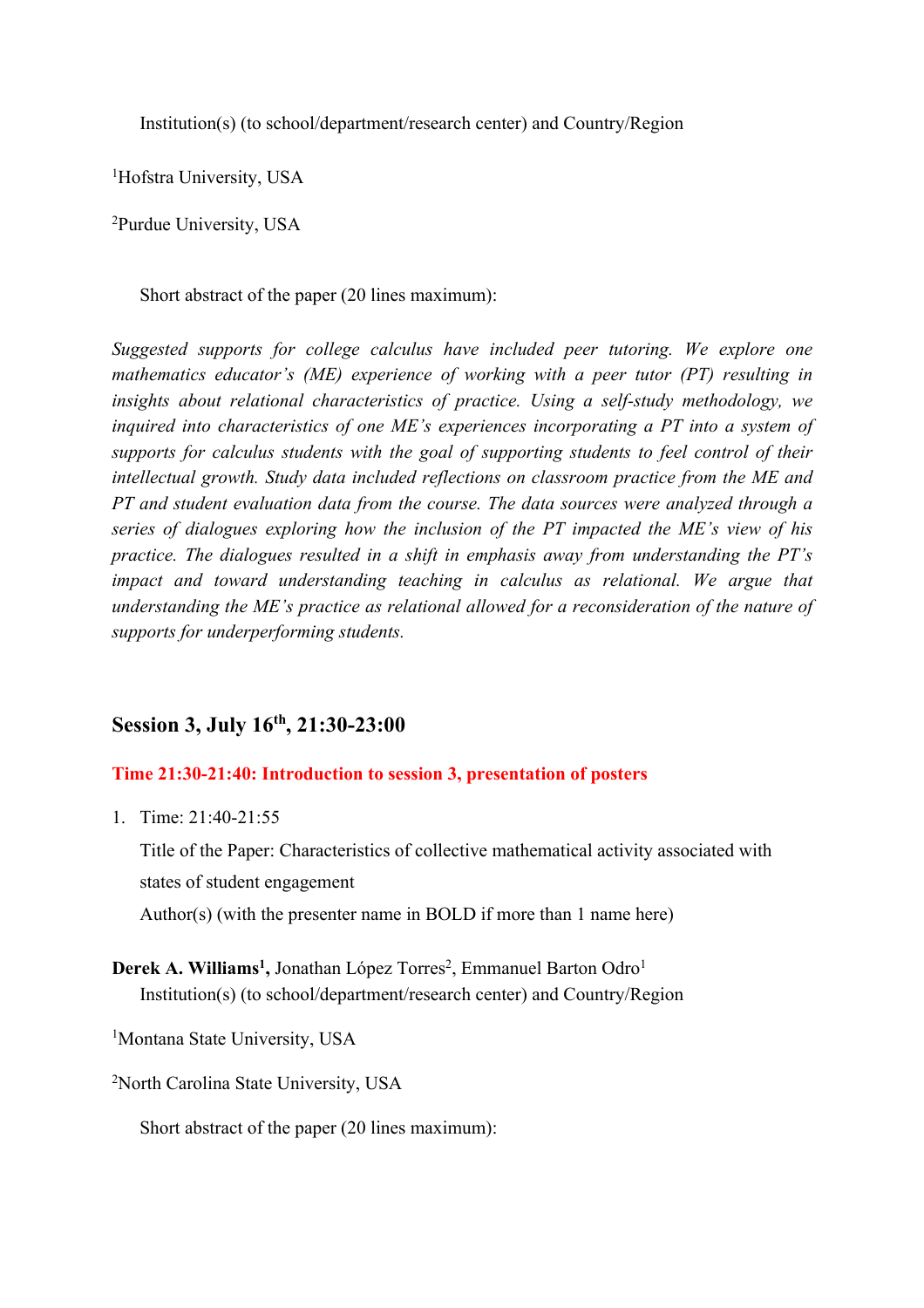*In this study we investigated the nature of six preservice secondary mathematics teachers' engagement and collective mathematical activity as they worked in pairs. Students participated in five 1-hour sessions focused on concepts of logarithms. We analyzed pair- and whole-group argumentation to understand collective mathematical practices and individuals' contributions to argumentation. Self-reported data on student engagement were collected at two random times per session per student, which were further explicated through recall interviews. Results suggest contributing to mathematical ideas that function as-if-shared ways of reasoning which also prompt deeper understanding of ongoing work align with states of high engagement.*

2. Time: 21:55-22:10

Title of the Paper: Investigating Mathematical Knowledge for Teaching and Quality of Instruction in US Community Colleges.

Author(s) (with the presenter name in BOLD if more than 1 name here)

Laura Watkins<sup>1</sup>, Irene Duranczyk<sup>2</sup>, Vilma Mesa<sup>3</sup>, April Ström<sup>4</sup>

Institution(s) (to school/department/research center) and Country/Region

<sup>1</sup>Glendale Community College, USA

2 University of Minnesota, USA

3 University of Michigan, USA

4 Chandler-Gilbert Community College, USA

Short abstract of the paper (20 lines maximum):

*We present an analysis of the mathematical knowledge for teaching algebra and the connection with characteristics of instruction based on video data of instruction collected from 40 community college algebra instructors in the United States. Using a Wilcoxon sum ranked test to compare instructors with the highest and lowest scores on a test of mathematical knowledge for teaching algebra with the a rating on the mathematical errors and imprecisions coded in videos of their teaching, we found a statistically significant difference between these two groups of instructors, that suggests that instructors with higher scores on the knowledge test had a lower rating on errors and imprecisions.*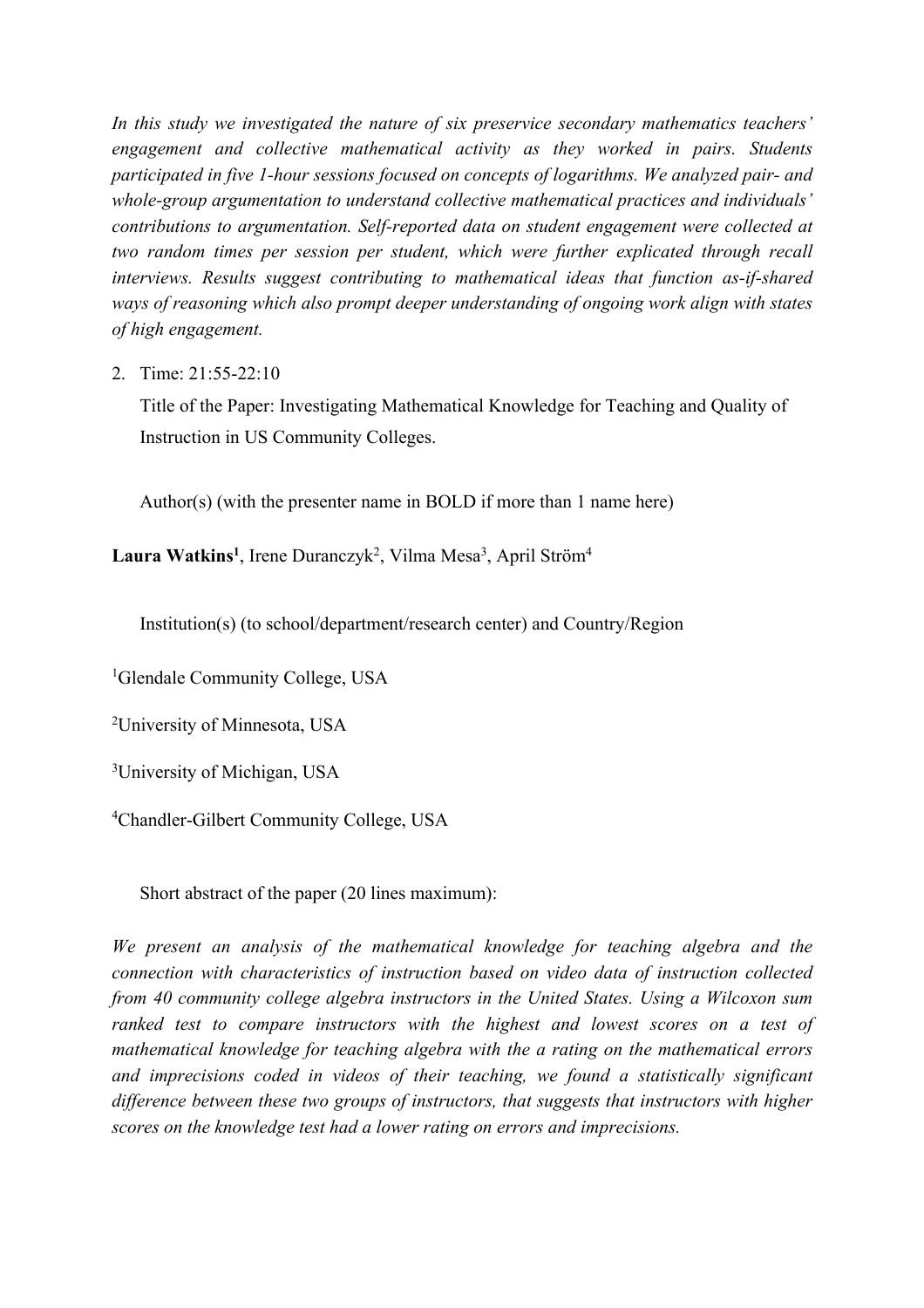3. Time: 22:10-22:20

Title of the Paper: A comparison of prospective mathematics teachers' conceptualizations of equity: two different contexts

Author(s) (with the presenter name in BOLD if more than 1 name here)

**Kanita K. DuCloux1** , Corey M. Wadlington2

Institution(s) (to school/department/research center) and Country/Region

1 Western Kentucky University, USA

2 West Kentucky Community and Technical College, USA

Short abstract of the paper (20 lines maximum):

*Preservice mathematics teachers (PMTs) may have early and frequent opportunities to observe and teach in mathematics classrooms. What is lacking, however, are their opportunities to read about and discuss inequities that exist in mathematics classrooms to help prepare the PMTs to be advocates for equitable practices and improve the mathematics learning of every student. The purpose of this paper was to explore PMTs' from two different institutions conceptions of equity, namely access and power. Specifically, we investigated and compared their proposed responses to two hypothetical vignettes from mathematics department conversations. Preliminary results showed that the PMTs tended to consider both equality and equity in regards to calculator usage and mathematical discourse in the classroom.*

4. Time: 22:20-22:30

Title of the Paper: The double discontinuity in teacher education – How to face it?

Author(s) (with the presenter name in BOLD if more than 1 name here)

**Cydara Cavedon Ripoll**, Luisa Rodríguez Doering

Institution(s) (to school/department/research center) and Country/Region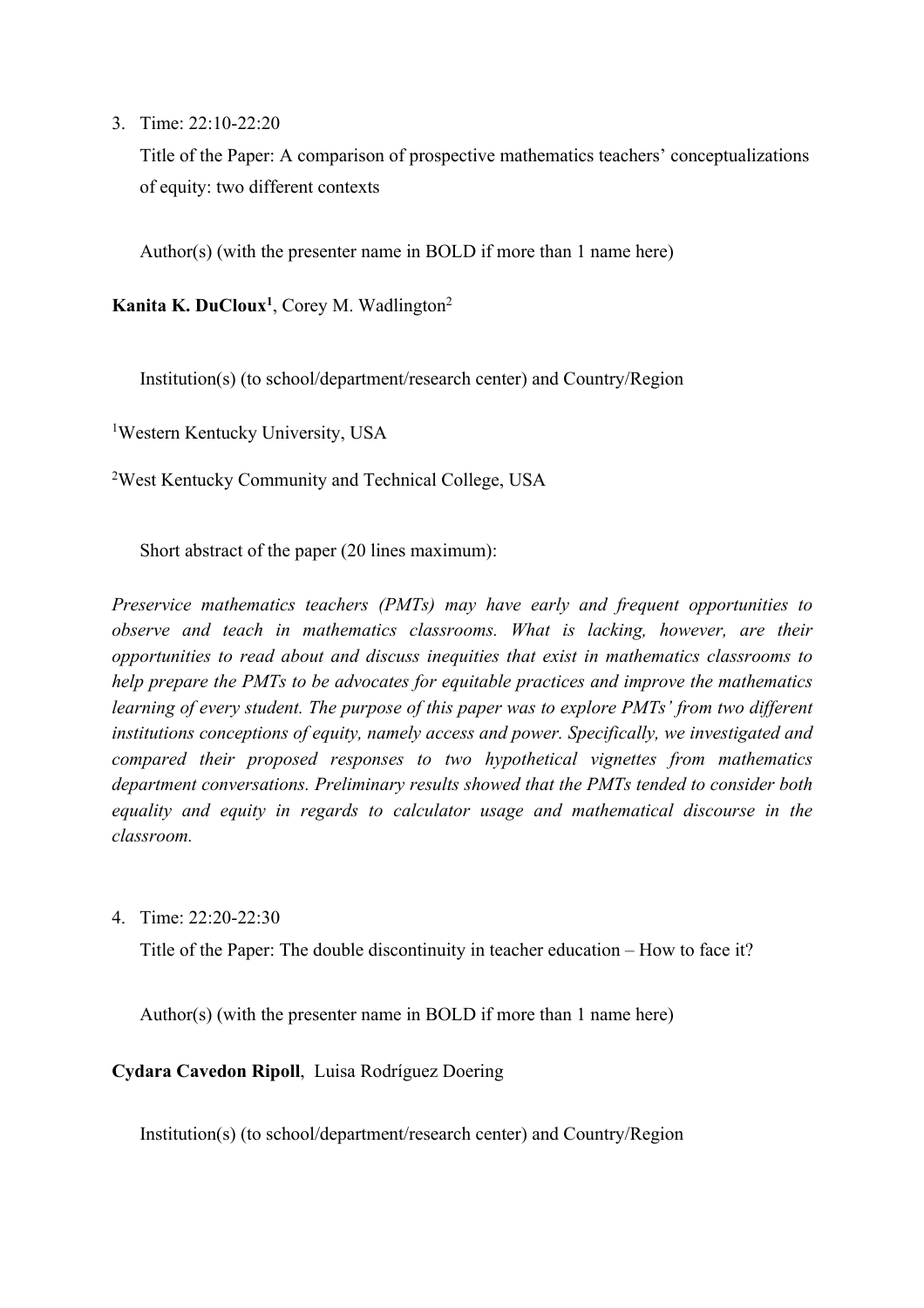UFRGS - Universidade Federal do Rio Grande do Sul, Brasil

Short abstract of the paper (20 lines maximum):

*Felix Klein, in 1908, points to two discontinuities in the formation of a math teacher. In the present work, intending to contribute to diminish these discontinuities, we report experiments with teachers and with first year students of Teacher's Degree. These experiments highlight the importance of regularly showing undergraduates the connections between the content being addressed in their mathematical courses and their future professional practice. It also highlights the importance of offering in service teachers' courses that deal with these connections.*

5. Time: 22:30-22:40

Title of the Paper: Student reasoning about eigenequations in mathematics and quantum mechanics

Author(s) (with the presenter name in BOLD if more than 1 name here) Megan Wawro<sup>1</sup>, John Thompson<sup>2</sup>, Kevin Watson<sup>1</sup>

Institution(s) (to school/department/research center) and Country/Region

1 Virginia Tech, USA

2 University of Maine, USA

Short abstract of the paper (20 lines maximum):

*Students encounter advanced mathematical concepts in both mathematics classes and physics classes. What meanings do they develop about the concepts across the various contexts? We investigate students' meanings for eigentheory in quantum mechanics and how their language for eigentheory compares and contrasts across mathematics and quantum physics contexts. Using semi-structured individual interview data, we present students' interpretations of a mathematical 2x2 eigenequation, a spin-½ operator eigenequation, and a spin-½ operator equation in which the operation "flips" the spin state. Using discourse analysis, results characterize students' nuanced imagery for the equations and highlight instances of synergistic and potentially incompatible interpretations.*

6. Time: 22:40-22:50

Title of the Paper: BullsEyes and Circles: Alternative scoring practices in collegiate mathematics courses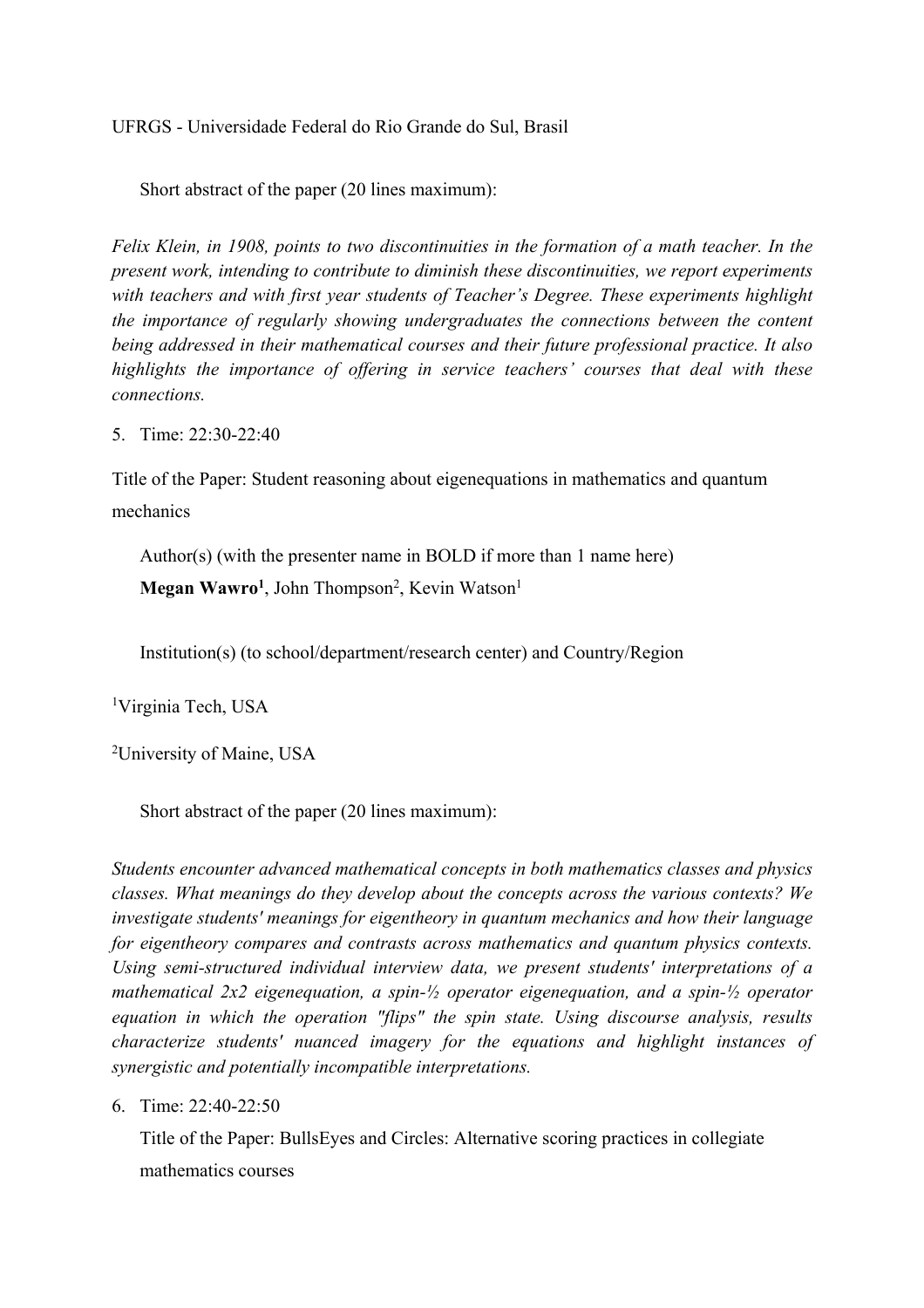Author(s) (with the presenter name in BOLD if more than 1 name here)

#### Michelle Morgan, **Jeffrey J. King**

Institution(s) (to school/department/research center) and Country/Region

Western Colorado University, USA

Short abstract of the paper (20 lines maximum):

*This qualitative case study focused on understanding the experiences of college students with two alternative scoring practice in collegiate mathematics courses: (1) the circle scoring practice in an upper-level Modern Geometry course, and (2) the bullseye scoring practice in an entry-level College Algebra course. For each course, the researcher engaged the course instructor, developer, and students in interviews about their experiences with the alternative scoring practices. In addition to interviews, the researcher observed each class for a period of four weeks. Using open coding, the researcher analyzed the transcriptions of each interview to explore emergent themes within and across the two cases. The results of this analysis offer several key themes and recommendations for implementation, including: 1) the emphasis on non-numerical scores de-emphasizing the punitive role of grades, 2) feedback being an essential component for students to be able to improve their score, 3) revisions as a motivator and being "stuck in a grade book" as a de-motivator.*

7. Time: 22:50-23:00

Title of the Paper: Remediation Reform in United States tertiary education: From scaling innovations to innovation at scale

Author(s) (with the presenter name in BOLD if more than 1 name here)

#### **Philip Uri Treisman**

Institution(s) (to school/department/research center) and Country/Region

The University of Texas at Austin, USA

Short abstract of the paper (20 lines maximum):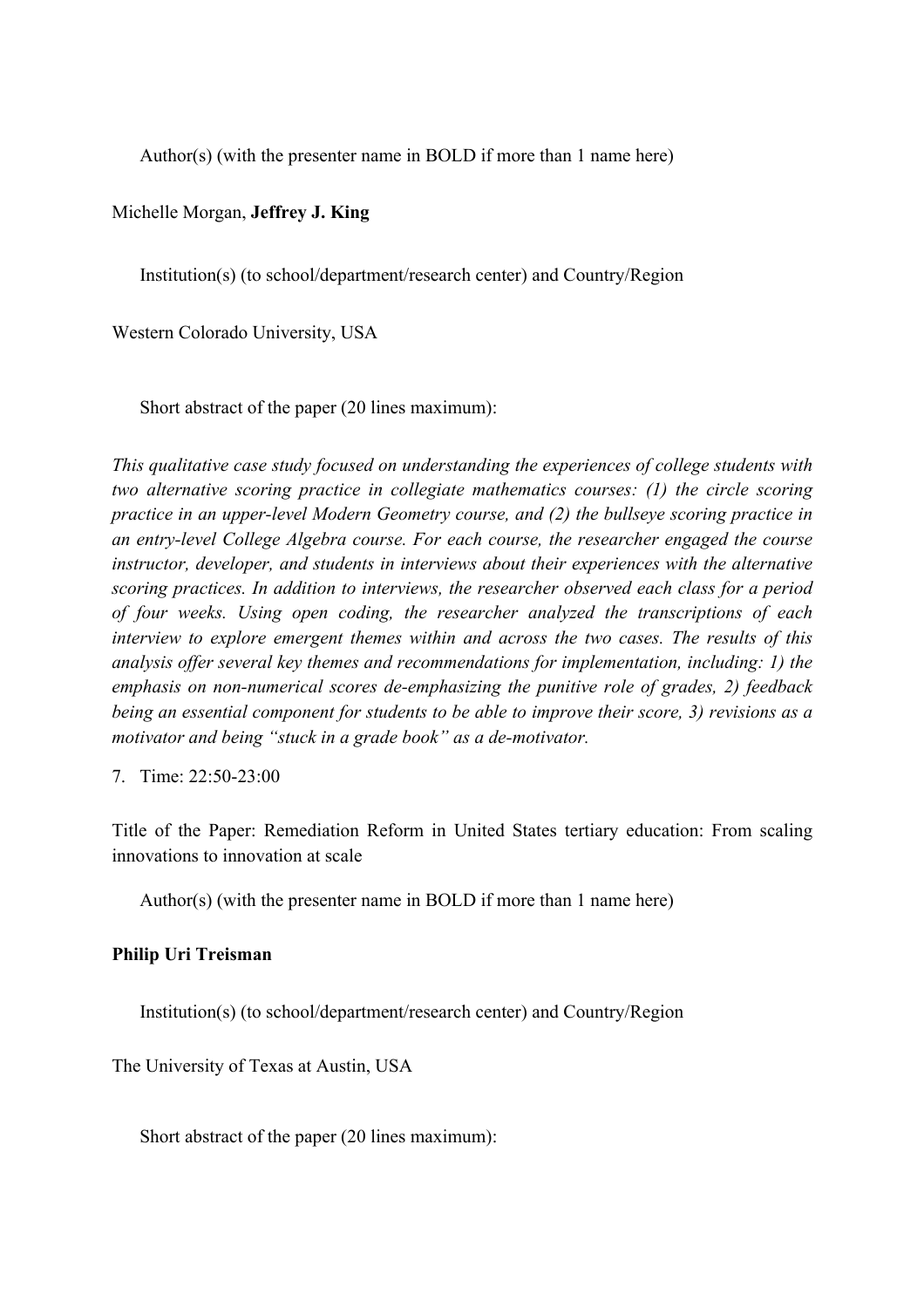*In the United States, a significant number of students enter tertiary education with inadequate preparation for college-level mathematics. Tertiary institutions have historically placed underprepared students into multi-semester sequences of pre-requisite, non-creditbearing remedial mathematics courses with the intent of giving students extra time to prepare for college-level coursework. A large and compelling body of evidence shows that traditional remediation has failed to support students' successful transition to college-level mathematics. In response, a growing movement of education systems and state governments are working at scale to replace traditional remediation with "co-requisite" models that directly place underprepared students into college-level classes with additional supports. Every evaluation of co-requisite remediation has shown substantial improvements in student success compared to the traditional model. However, important questions remain that should be addressed by future research.*

# **Session 4 July 17th, 14:30-16:30**

## **Time: 14:30-14:40 Introduction to session 4, preparation for the synthesis**

1. Time: 14:40-14:50

Title of the Paper: Success of mathematics training and talent search programme in India Author(s) (with the presenter name in BOLD if more than 1 name here) Ajit Kumar<sup>1</sup> and S. Kumaresan<sup>2</sup>

Institution(s) (to school/department/research center) and Country/Region <sup>1</sup>Institute of Chemical Technology, Mumbai, INDIA 2 MTTS TRUST, Hyderabad, INDIA

Short abstract of the paper (20 lines maximum):

*Mathematics Training and Talent Search (MTTS) Programme is a four-week intensive summer training programme which has been organized since 1993 at various centres in India. MTTS is one of the most effective and unparalleled training programmes and it has made significant impact on mathematical scene in India. The aim of this paper is to give a brief introduction of this programme and look at why this programme has been so successful in India which has inspired hundreds of students to higher mathematics as their career.*

2. Time: 14:50─15:00

Title of the Paper: Geometry for student teachers – A capstone course in mathematics with a multitude of links to school mathematics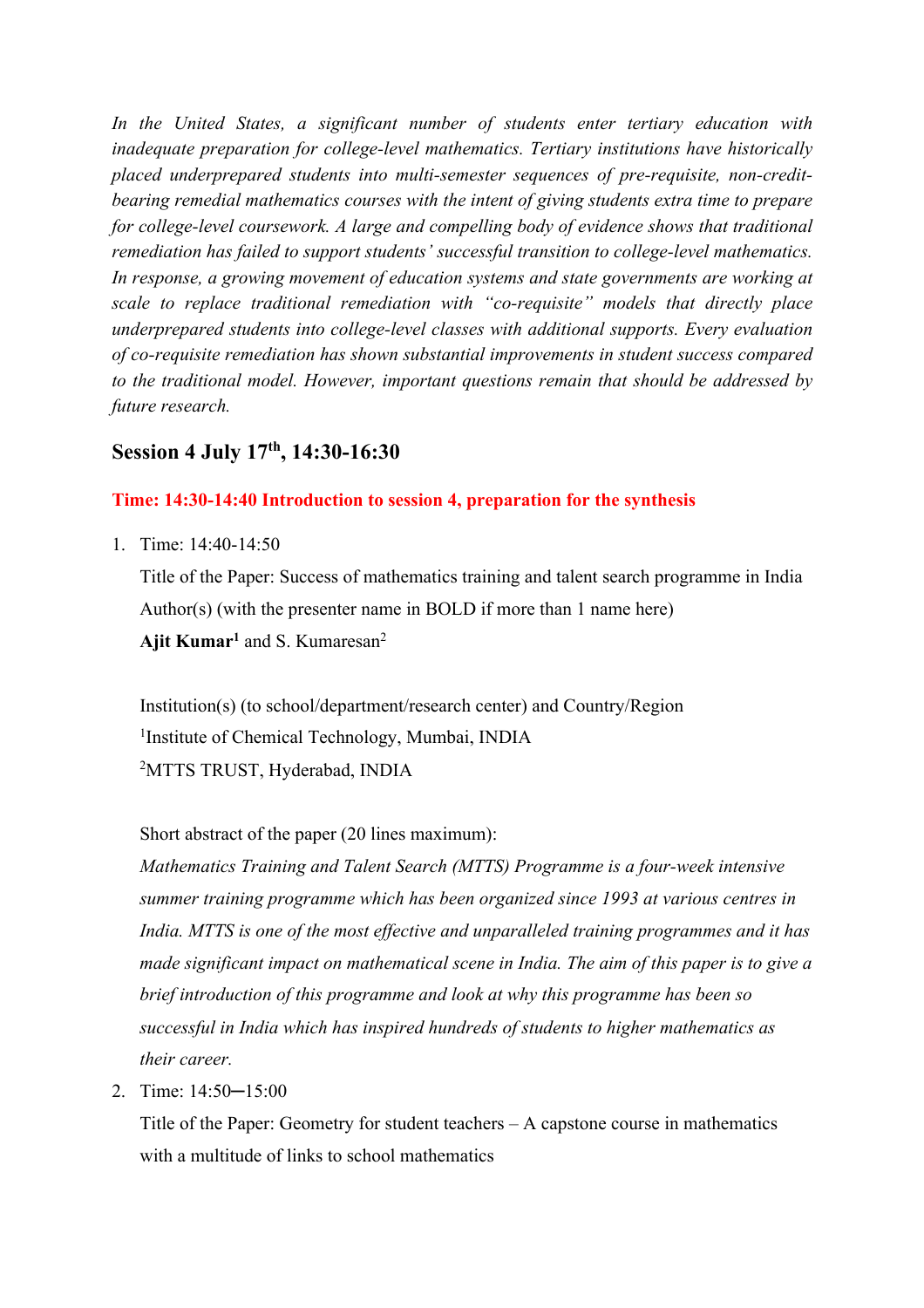Author(s) (with the presenter name in BOLD if more than 1 name here) Max Hoffmann and **Rolf Biehler**

Institution(s) (to school/department/research center) and Country/Region Paderborn University, Germany

Short abstract of the paper (20 lines maximum):

*At Paderborn University, a new 6th semester geometry-course for upper secondary student teachers has been designed and taught by the presenting author of this paper as a part of his doctoral project. The accompanying research is done in a design-research paradigm. Part of the course design is directed to creating learning environments that help overcoming the second discontinuity of teacher education. During three iterations the entire course has been and will be evaluated and studied using various research methods. The first goal is a theoretically well-founded redesign. In a second step, we want to figure out design principles and conditions for successful learning environments that help to overcome the second discontinuity. In this contribution, we present a task from one of these environments, as well as first results of the accompanying research.*

3. Time: 15:00─15:10

Title of the Paper: An innovative hands-on activity to facilitate the learning of group of symmetries in abstract algebra

Author(s) (with the presenter name in BOLD if more than 1 name here) **Tika Ram Pokhrel** and Parames Laosinchai

Institution(s) (to school/department/research center) and Country/Region Mahidol University, Salaya, Thailand

Short abstract of the paper (20 lines maximum):

*In many cases, group theory is the first taught axiomatic mathematics and so is abstract algebra. Thus, the way teachers teach and students learn group theory is considered as the foundation with respect to development of mathematical abilities and attitude towards mathematics in higher level. It has been realized that permutation group (S3 ) is the most common example throughout the group theory and students need to remember elements and their compositions. Review of different solution initiatives with practical perspectives*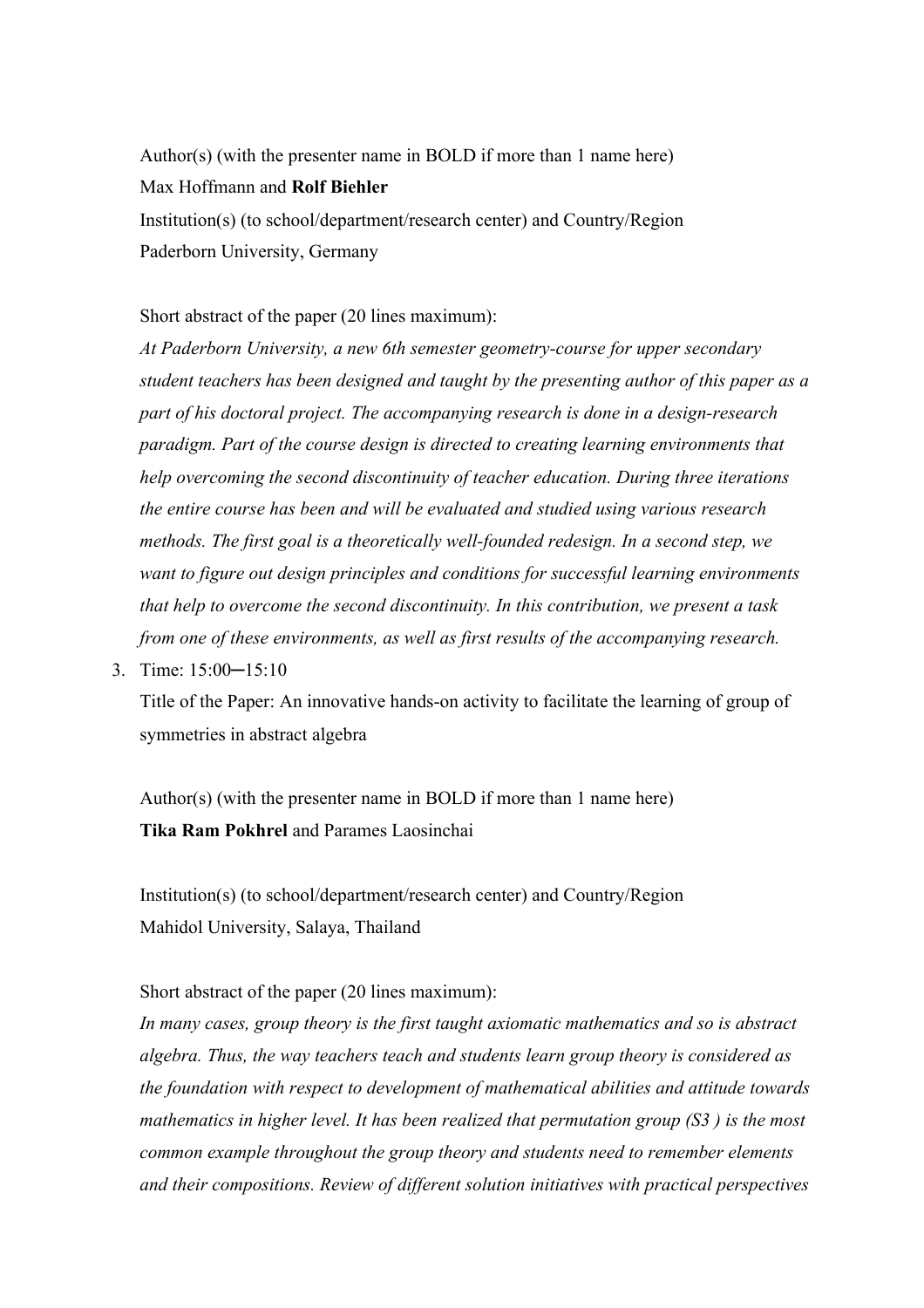*such as inclusion of seminar, visual and analytical approach, collaborative approach with ISETL and penny moving, etc. and theoretical perspectives such as inquiry based mathematics education, linking informal knowledge to formal mathematics and constructivist learning became helpful in this innovation. This innovative hands-on activity was developed by following design thinking approach with a view to bring changes in learning of group of symmetries in undergraduate level. This hands-on activity has two parts: one on the regular polygon (equilateral triangle and square) and permutation using these polygons including five worksheets to facilitate learning.* 

#### 4. Time: 15:10─15:20

Title of the Paper: Errors of engineering students on the vector subspace concept

Author(s) (with the presenter name in BOLD if more than 1 name here) **Andrea Cárcamo** and Claudio Fuentealba

Institution(s) (to school/department/research center) and Country/Region Universidad Austral de Chile, Chile

Short abstract of the paper (20 lines maximum):

*In this article, we present the results of an exploratory study whose objective is to identify the errors of the students with the definition of vector subspace. To do this, we analyze the answers of 210 first-year university students to a question about vector subspace of an individual evaluation. The responses of each student were observed to identify frequent errors linked to the concept of vector subspace. The results show that the majority of students made two types of errors: they do not use the definition of vector subspace and do not use the counterexample as a means to show that a set is not a vector subspace. These results will be used as inputs to look for teaching strategies that contribute to avoid these errors in Linear Algebra students.* 

5. Time: 15:20─15:30

Title of the Paper: Engineering students' approach to studying mathematics and its influence on their achievement

Author(s) (with the presenter name in BOLD if more than 1 name here) **Helena Johansson**, Magnus Oskarsson and Hugo von Zeipel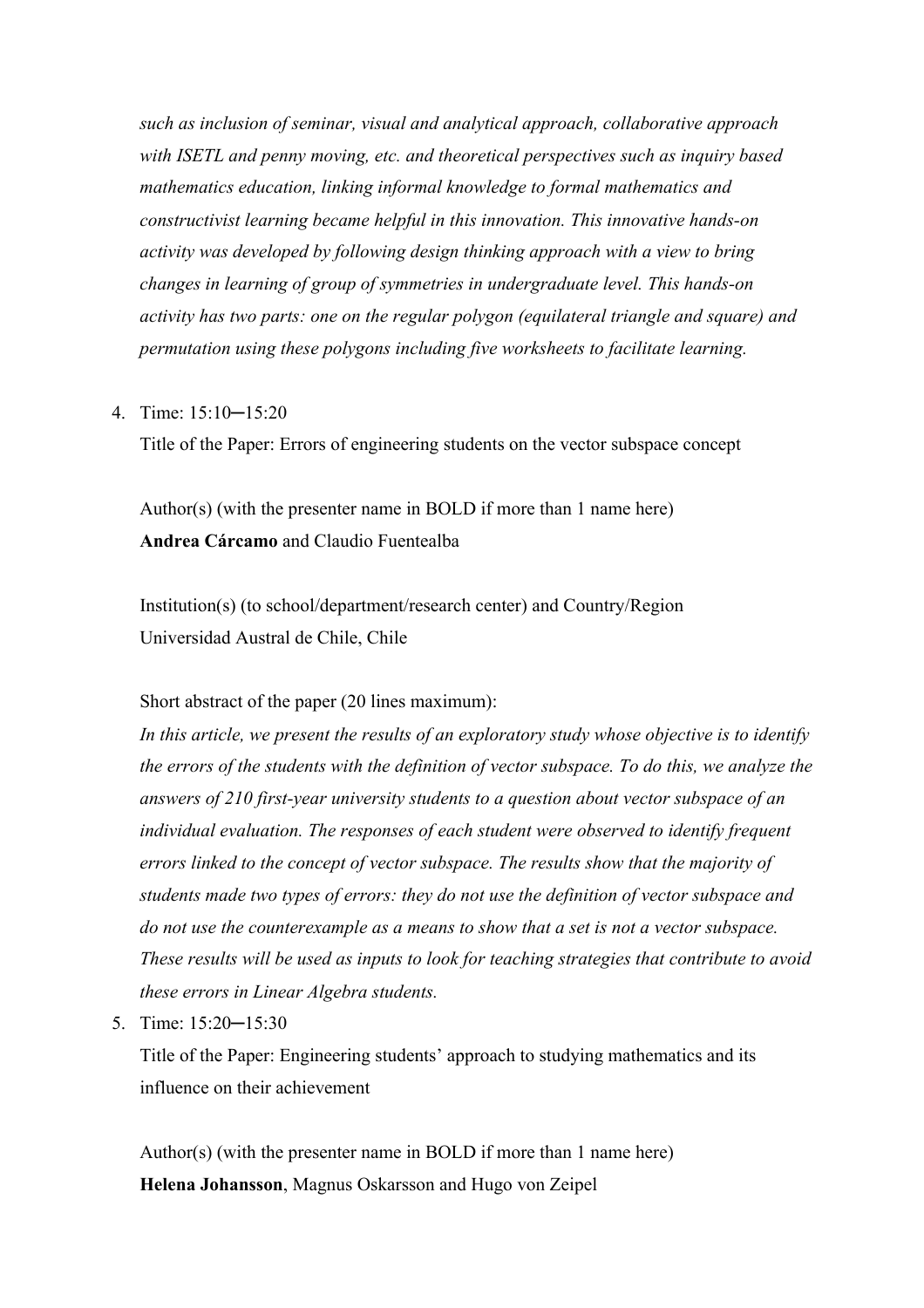Institution(s) (to school/department/research center) and Country/Region Mid Sweden University, Sweden

#### Short abstract of the paper (20 lines maximum):

*Previous research has addressed undergraduate students' approaches to studying mathematics from various perspective, with differing results regarding influences on achievements. This study contributes to the fields understanding by examine if and how engineering students' various approaches to studying mathematics, particularly a differential calculus course, affect their success on the course exam. Three questionnaires were distributed to the students and a logistic regression model showed that the habit to study regularly had a positive effect on exam results, whereas the strategy to imitate previous examples had a negative effect.*

### 6. Time: 15:30─15:40

Title of the Paper: First year university students' goals and strategies

# Author(s) (with the presenter name in BOLD if more than 1 name here) **Robin Göller**

Institution(s) (to school/department/research center) and Country/Region Leuphana University of Lüneburg, Germany

#### Short abstract of the paper (20 lines maximum):

*This paper presents a category system for describing students' goals and strategies in dealing with the mathematical contents of the first year of study. Based on theories of self-regulated learning, categories were developed using Grounded Theory Methodology on the basis of interviews with 18 first-year students. The results show that the inclusion of different strategy classes and their theoretical foundation can be helpful and important for the description and understanding of students' practices. Although the results reported here are based on a small, qualitative sample, these categories provide a more holistic view of the everyday learning of mathematics students at universities with possible implications for research practices and institutional settings.*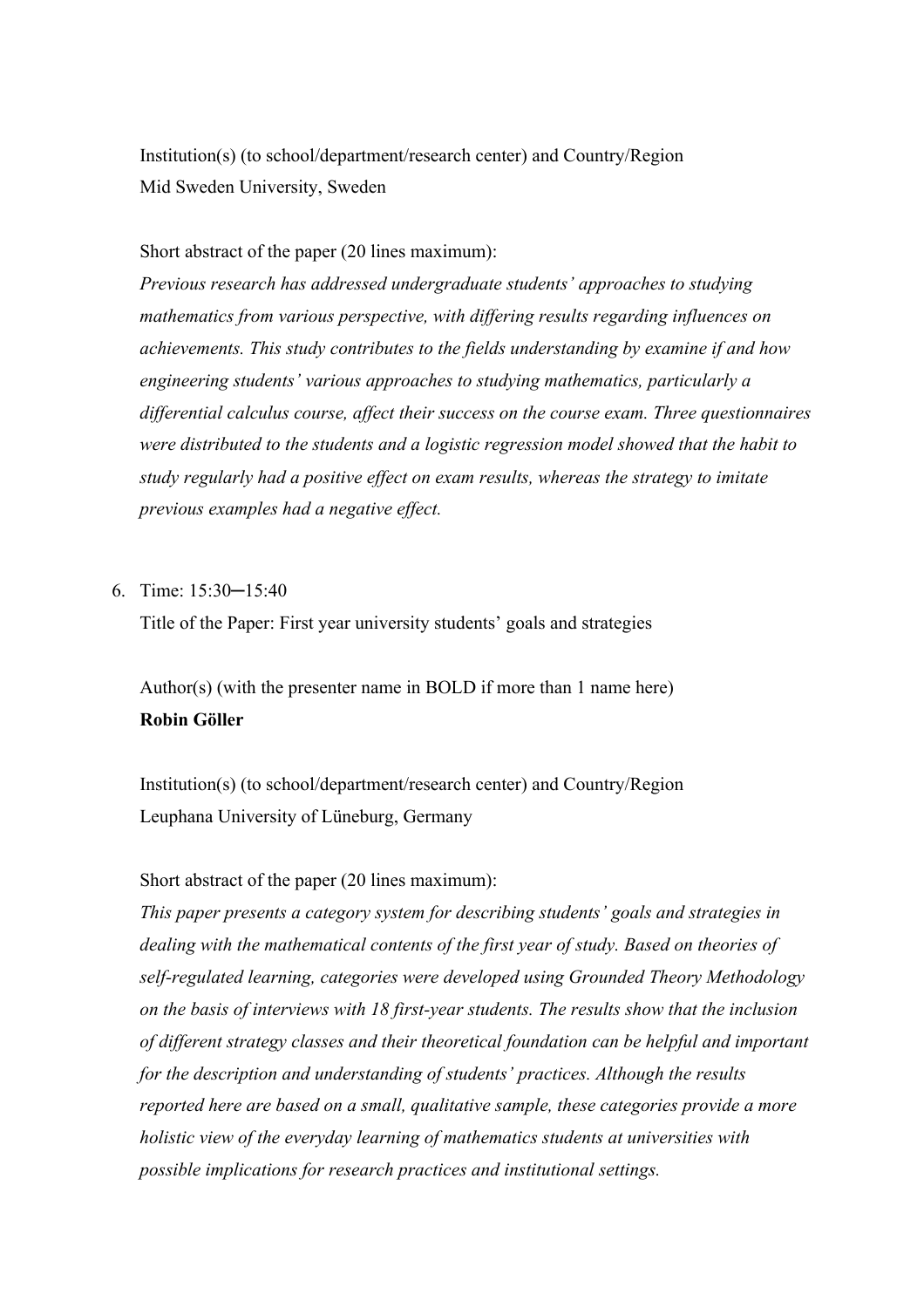#### 7. Time: 15:40─15:55

Title of the Paper: How university students perceive the importance of resources to study calculus and linear algebra

Author(s) (with the presenter name in BOLD if more than 1 name here) **Zeger-Jan Kock<sup>1</sup>**, Birgit Pepin<sup>1</sup> and Domenico Brunetto<sup>2</sup>

Institution(s) (to school/department/research center) and Country/Region <sup>1</sup>Eindhoven University of Technology, Eindhoven School of Education, The Netherlands, 2 Politecnico di Milano, Department of Mathematics, Milano, Italy

Short abstract of the paper (20 lines maximum):

*With a plethora of resources available to first year engineering students studying mathematics, it has become important to understand which resources are preferably selected by the students. In this survey study we investigated (1) which student clusters could be distinguished in the perceived importance of resources to study first year mathematics courses; and (2) how these clusters compared in terms of the variables measured in the survey. Participants to the survey were 403 Calculus and Linear Algebra students at a Dutch university of technology. To distinguish clusters in the data, we used "community detection" based on network analysis. Results showed that three clusters could be identified, which are portrayed and discussed in this paper. In one cluster, interactive digital resources for formative assessment were considered of some importance, while students in the other clusters preferred traditional curriculum resources, such as the textbook and lecturer explanations.*

8. Time: 15:55─16:10

Title of the Paper: Gendered patterns in university students' use of learning strategies for mathematics

Author(s) (with the presenter name in BOLD if more than 1 name here) **Lara Gildehaus** and Michael Liebendörfer